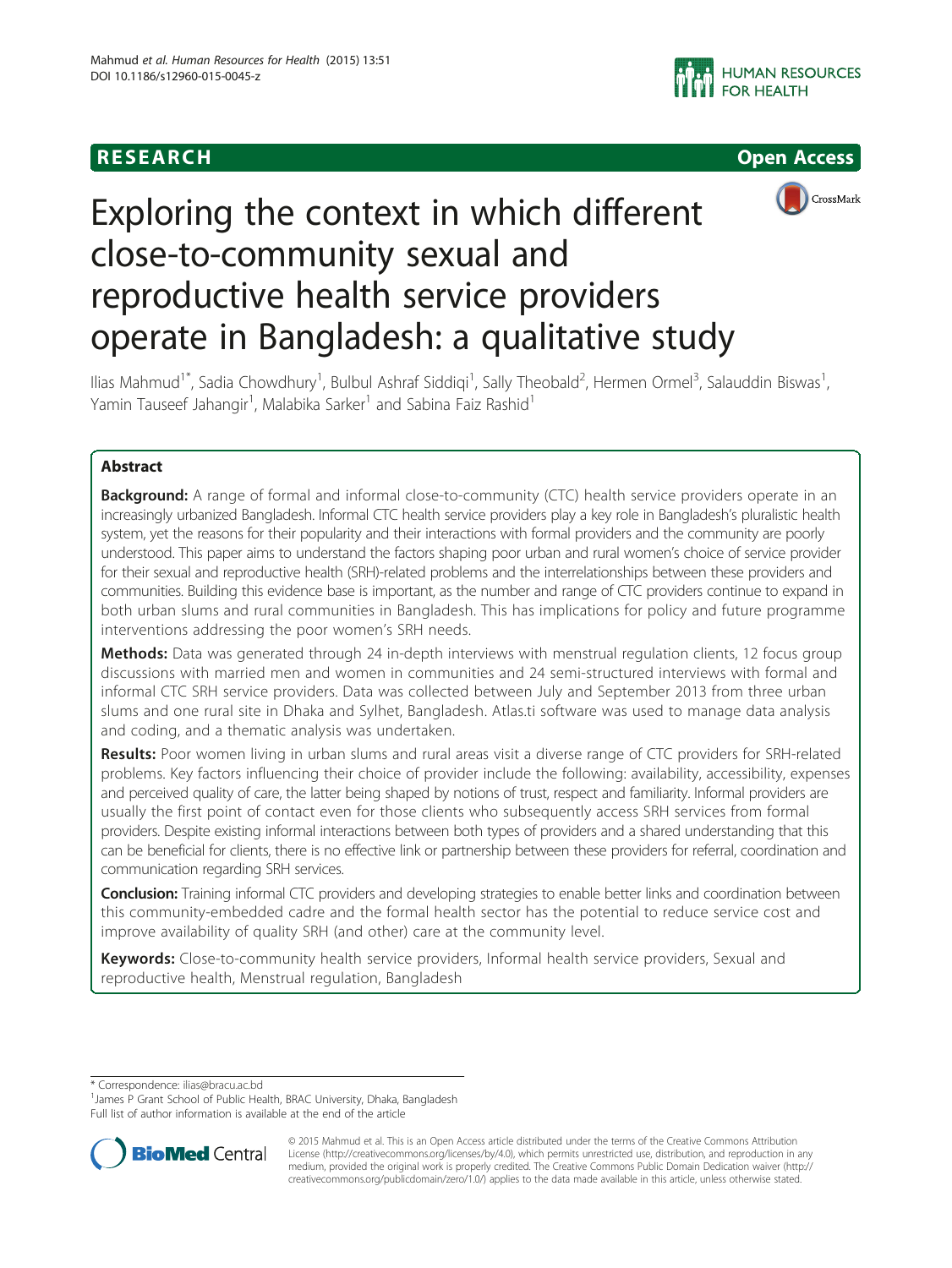#### Background

Many low-income countries are facing shortages of qualified health workforce [[1\]](#page-9-0), and there is an increasing interest in community health workers' role as a bridge between communities and formal health-care systems [[2\]](#page-9-0). "Community health worker" (CHW) is an umbrella term for those who provide health services at the level of the community where they (often) originate from [\[3](#page-9-0)]; there is a wide range of terminologies across and within countries used synonymously for CHW [\[4](#page-9-0)]. In this article, CHWs are referred to as close-to-community (CTC) health service providers who carry out promotional, preventive and/or curative health services and who are the first point of contact at the community level for health-related services. A CTC health service provider can be based in the community or in a basic primary care facility.

Although the primary goal of introducing CHWs was to enhance the accessibility and the affordability of health-care services in rural and poor urban communities, mainly for primary health care [\[4](#page-9-0)], in later years, the focus has been expanded to also include education, counselling, provision of preventive care and treating a limited range of common diseases [[5](#page-9-0)]. In many low- and middle-income countries, CHWs are an important part of the health system, as they have a positive impact on certain health outcomes and constitute a cost effective approach of delivering health services at the community level [\[5](#page-9-0)].

Bangladesh has a pluralistic health system [[6](#page-9-0)], and CHWs are an obvious resource within both government and non-governmental organization (NGO) sectors [\[7](#page-9-0)]. CHWs have been seen for several decades as an alternative to the complete professionalization of the health workforce in Bangladesh [\[8](#page-9-0)]. Both governmental and NGO CHWs are utilized for community health programmes, including family planning services, sexual and reproductive health (SRH) services, preventive services (for example, immunization and vitamin A distribution.) and several curative services (for example, management of childhood pneumonia, neonatal sepsis and TB control). Though both the government and NGOs run community health programmes, NGOs have been instrumental in scaling up these programmes [\[8\]](#page-9-0).

Aside from CHWs, there is a wide range of informal providers in Bangladesh who can also be referred to as CTC health service providers. A national survey conducted in 2007 estimated qualified health practitioners, including physicians, dentists and nurses, as having a density of only 7.7 per 10 000 population, community health workers (mostly non-governmental) as having a density of 9.6 per 10 000 population, and paraprofessionals as having a density of 1 per 10 000 population [[9\]](#page-9-0). At the same time, informal CTC health service providers, such as traditional healers (practitioners of traditional herbal medicine), totka practitioners (practitioners combining traditional and modern medicine) and faith healers, had an estimated density of 64.2 per 10 000 population [\[9\]](#page-9-0). In addition, traditional birth attendants, unqualified allopathic practitioners (village doctors and drugstore salesmen) and homeopath practitioners had an estimated density of 33.2, 23.9 and 5.9 per 10 000 population, respectively. Altogether, the estimated density of informal CTC health service providers was 127.2 per 10 000 population in Bangladesh in 2007, 12 times higher than that of the formal CTC health service providers. According to Cockcroft et al. [\[10\]](#page-9-0), 60% of treatment services in rural Bangladesh are provided by informal providers.

A quasi-experimental research programme [[11](#page-9-0)] in Matlab, a rural area of Bangladesh, found that beliefs about causes of illness and its cultural explanation was one of the key factors shaping women's choice of preferred care provider. Accessibility to providers, cultural familiarity with the health problem and payment flexibility all play a major role in decision-making regarding choice of health service providers for women's SRH problems [[12\]](#page-9-0). Lack of basic health facilities, disrespect by providers, lack of accessibility and availability of formal qualified providers and the general unresponsiveness of the health system drive men and women from poor communities to informal providers [\[13](#page-9-0)]. Therefore, informal health-care providers play a huge and often under-recognized role in the Bangladeshi health systems, and their presence and importance require urgent increased attention.

There is increasing evidence on the important role of CTC health service providers in Bangladesh and in other low-income countries [\[8](#page-9-0)] where there is a shortage of qualified health workers [\[1](#page-9-0)]. In practice, the pluralistic nature of the Bangladeshi health system results in blurred public and private sectors, where many government doctors also have private practices and, in some cases, have smaller chambers in drugstores. The quality of diagnosis and care varies, and poor women and men often go back and forth between different kinds of providers [[12\]](#page-9-0).

Bangladesh is experiencing rapid urbanization [\[14](#page-9-0)]. Historically, formal CTC providers in Bangladesh largely served poor communities in rural areas [[15\]](#page-9-0), although NGOs have been instrumental in shifting the focus of these programmes to also include urban slums [\[8](#page-9-0)], which have expanded rapidly in the past decade [\[16](#page-9-0)]. Urban slum settlements make up 37.4% of the population in Dhaka city, while in most cities outside of Dhaka, many slum settlements are being established [\[17](#page-9-0)]. Within slums, the private health sector is poorly regulated, and there is lack of accountability in the public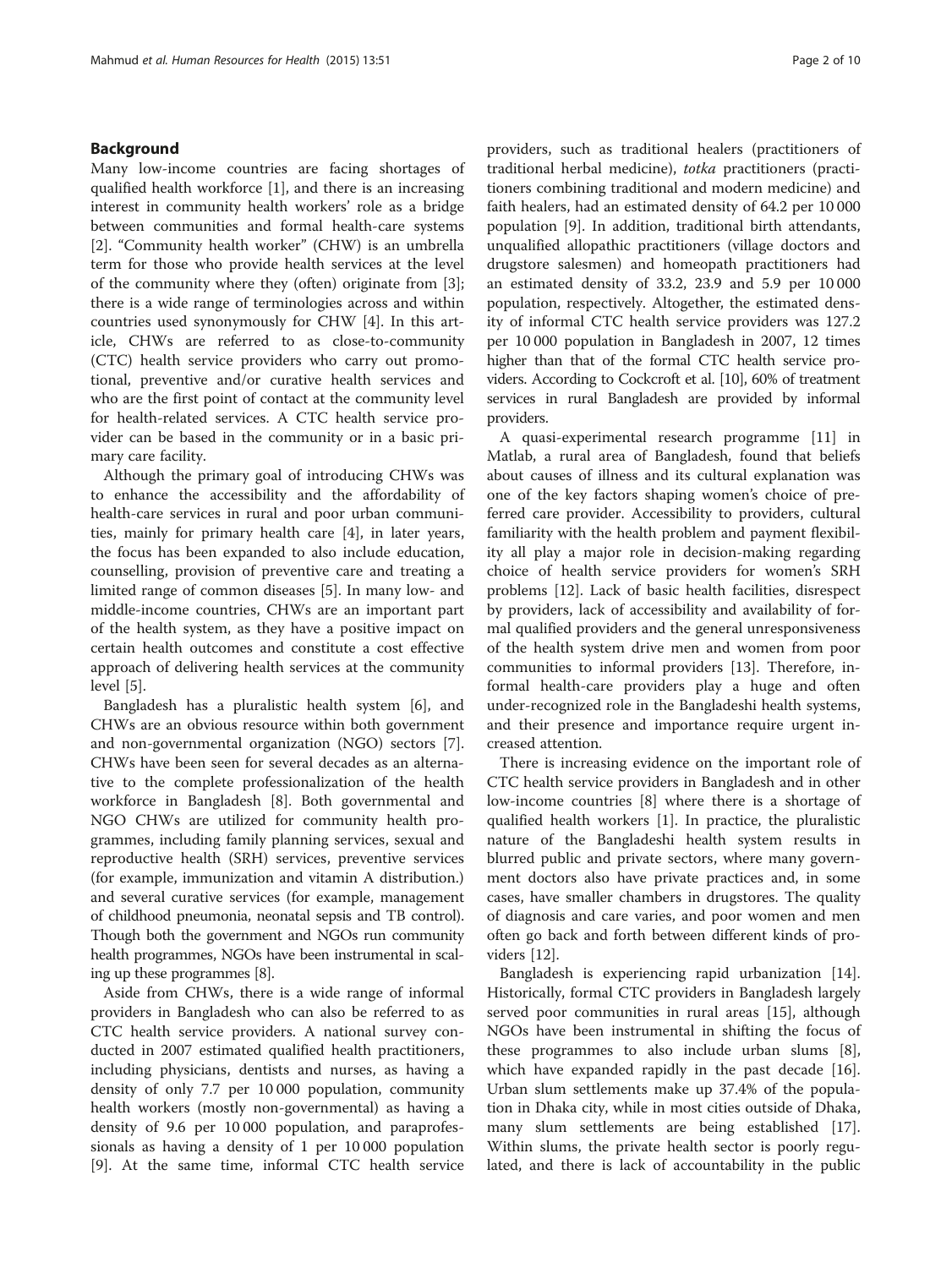sector [\[9](#page-9-0)]. Informal CTC health service providers are, very often, the most accessible health-care providers, for example, they remain the main sources of family planning services in urban slums. They often maintain an informal or personal link to the formal health sector through referrals, which is usually based on personal relationships in a locality [[18\]](#page-9-0). Understanding the interactions, communications and partnerships between CTC health service providers and the community is critical in this pluralistic provider context, in order to increase the number and appropriateness of referrals between providers, including referrals from the informal to the formal sector [[19\]](#page-9-0). Gaps remain in the evidence base regarding the context in which different CTC SRH service providers operate in both urban slums and poor rural communities in Bangladesh.

The aim of this study was to understand the context in which the diverse group of CTC SRH providers operates in Bangladesh. The specific objectives were to explore the types of CTC SRH service providers accessed by women in poor slum and rural communities in Bangladesh, to better understand the factors influencing women's choice of CTC providers for their SRH needs and to analyse the inter-relationships between formal and informal CTC SRH service providers and between these and the different communities they work in. Building this evidence base is important in this context, as CTC health service providers continue to expand and are extremely diverse in urban slums and rural communities in Bangladesh. This has implications for policy and future programme interventions related to the SRH needs of poor women.

## Methods

This qualitative study is part of a larger study conducted in Bangladesh by the James P Grant School of Public Health as part of the REACHOUT consortium ([www.reachoutcon](http://www.reachoutconsortium.org) [sortium.org](http://www.reachoutconsortium.org)). The larger project is focused on improving the performance of CTC health service providers and the equity, effectiveness and efficiency of CTC health services available to poor women living in urban slums and rural communities. Four field sites – three urban slums and one rural area – were selected from two districts: Dhaka (the capital with the largest slum settlements in Bangladesh [[17](#page-9-0)]) and Sylhet (a conservative, expanding urban slum with low-performing SRH indicators [[20\]](#page-9-0)). A health service provider's mapping (conducted as part of our larger project in 2013, unpublished) in the selected sites found that only 1.6% of all (formal and informal) health service providers were qualified practitioners of allopathic medicine, while more than 68% were informal CTC providers, including unqualified allopathic practitioners (24.1%), traditional birth attendants (18.6%), traditional healers including herbalists and faith healers (21.9%), and informal homeopaths (3.8%).

The rural site had the highest proportion (77%) of informal providers. Formal CTC providers constituted 23% of the health service providers; of these, 20.8% were NGO CHWs and 2.2% were government CHWs.

This paper presents data generated through in-depth interviews with menstrual regulation (that is, manual vacuum aspiration to safely establish non-pregnancy up to 8–10 weeks after a missed menstruation period [\[21](#page-9-0)]) clients, focus group discussions with married men and women in communities and semi-structured interviews with formal and informal CTC SRH service providers.

Twenty-four in-depth interviews were conducted with women who sought menstrual regulation any time over the previous year in order to understand women's personal experiences and provider choice. For these indepth interviews, we purposively selected participants from each of the following three categories: women who had never given birth (4), women who had had one or two children (10) and women who had had three or more children (10). All participants were married and aged between 17 and 42 years. An equal number of participants were selected from each of the following educational categories: no formal schooling and 1 to 5 years, 6 to 10 years and more than 10 years of formal schooling. These selection criteria enabled us to better understand the diversity of respondents' experiences of menstrual regulation and other SRH services. Participants were interviewed at the respective clinics after they had received a follow-up service.

In addition to the in-depth interviews, we conducted 24 semi-structured interviews with formal (8) and informal (16) CTC SRH service providers. Depending on participants' preference, these interviews were conducted either at their residence or place of work. Through these interviews, we learnt about formal and informal CTC SRH service providers' perspectives on the services they provide. All providers were purposively selected based on their popularity from a list previously identified through a CTC health service provider mapping in 2013 (cited previously, unpublished) in the selected study sites. We also conducted 12 focus group discussions with married men (4) and women (8) in the community to explore SRH-related health-seeking behaviour. Each focus group discussion had 8 to 10 participants, who were selected from communities. Separate focus group discussions were organized for married men and women. In selecting participants for focus group discussions, special care was given to maintaining a relatively homogenous group to address potential adverse influences on group dynamics.

Data collection was completed between July and September 2013 in two slums in Dhaka city and one urban slum and one rural area in the Sylhet district. A 13-member research team was trained on qualitative data collection, data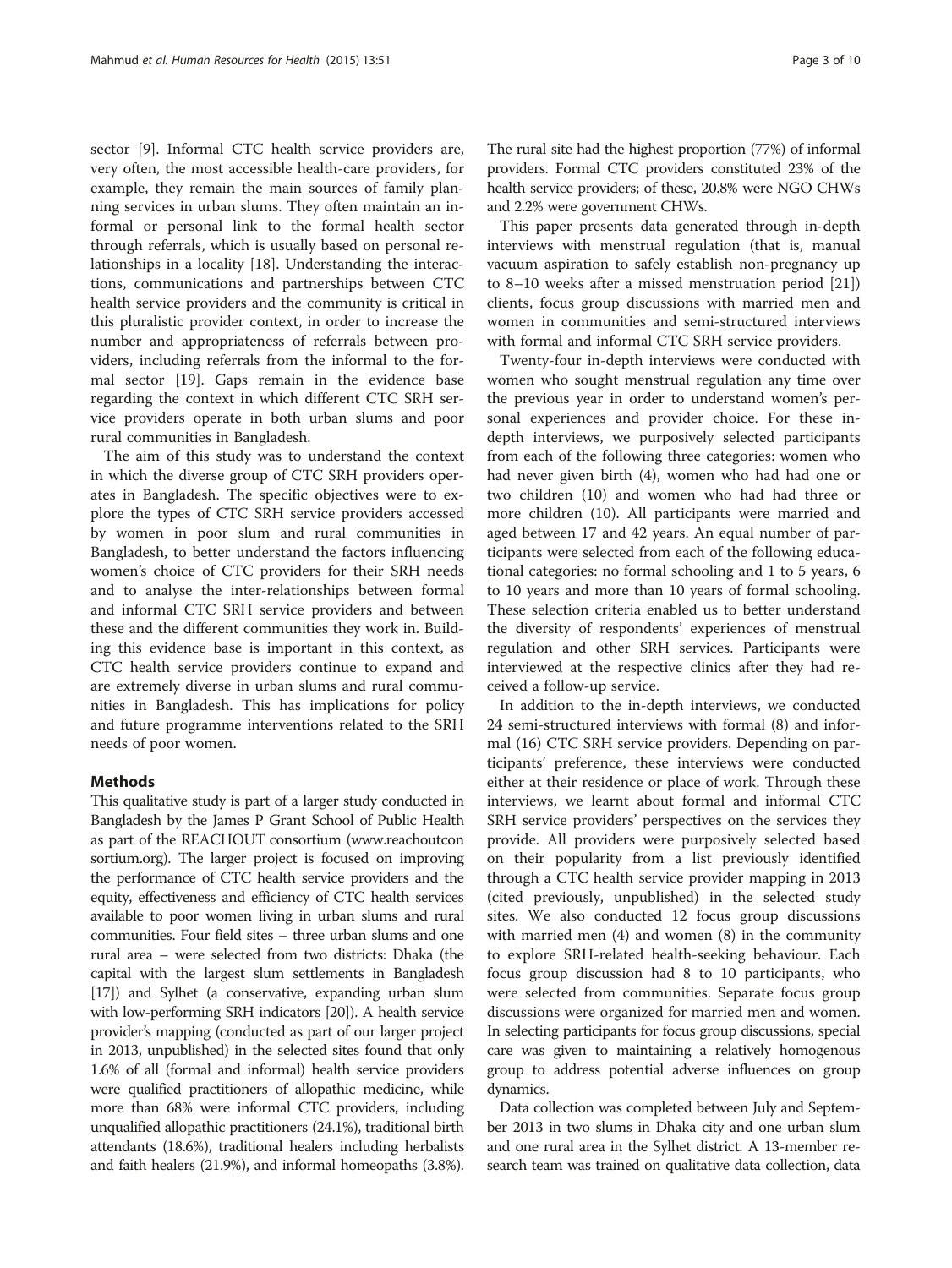management using Atlas.ti and qualitative data analysis by experienced qualitative researchers. Transcripts were first written in Bangla (on the same day as the interview) and then translated into English. The translation process from Bangla to English was overseen by senior researchers to ensure quality. Data was coded using Atlas.ti following a coding frame drafted initially based on main study themes. Data triangulation was undertaken through comparing findings derived from different respondent groups, geographical locations and data collection tools, to ensure validity and reliability of the data.

Ethical approval of this study was obtained from the Royal Tropical Institute, the Netherlands (one of the consortium partners), and the James P Grant School of Public Health, Bangladesh, Research Ethical Committee. Informed consent was obtained from the informants before proceeding with data collection. Written consent was obtained from those who were literate, while illiterate participants gave their consent verbally. Confidentiality and anonymity were maintained throughout the research. Potential risks and benefits in participating in the study were discussed with the study participants, and it was explained that informants had every right to stop the interview at any point or to skip any questions they did not want to answer.

#### Results

Our study findings showed that poor women visit a diverse range of CTC SRH service providers. We found that long-term relationships with informal CTC SRH service providers, trust and common understanding of illness influenced women's SRH-related health-seeking behaviour. Treatment expenses and cooperative attitudes between formal and informal CTC SRH service providers also played a major role here.

#### Range of and preferred CTC providers for SRH services

Data from focus group discussions revealed that women seek health services from a range of providers including formal (government, NGO and private sector) and informal (drugstore salesmen, traditional birth attendant and traditional healers) providers. This was confirmed by data from semi-structured interviews with formal and informal CTC SRH service providers and in-depth interviews with women who sought pregnancy termination services. Informal CTC health service providers were seen as the preferred providers for addressing women's SRH-related problems at the community level. Availability of informal CTC SRH service providers, long-term relationships (which enabled the development of trusting relationships between women and informal providers) and cost implications of the service emerged as the key factors shaping women's preference for informal CTC SRH service providers.

Analysis of focus group discussions with married men and women in urban slums and semi-structured interviews with CTC SRH service providers in Dhaka and Sylhet revealed that most respondents perceived nearby drugstores as the preferred provider for many women for general SRH services, which ranged from abdominal tenderness during menstruation to white discharge. Other preferred informal CTC SRH service providers included traditional healers and traditional birth attendants who provided both support and medicines. For example, a married woman, aged 22 years, working in a government tea estate explained:

"…during my period there is pain in my abdomen. When I had pain in my abdomen, then every month I bought painkillers from the pharmacy. When the pain subsides, then it's no longer remembered. Next month I again take painkillers." (Focus group discussion)

Many study participants reported that they visit formal health services when they are located close to their house and are easily accessible and familiar. For example, a married woman from the urban slum of Kallyanpur said that she goes to a drugstore first, and if the drugstore salesmen cannot help her, she then goes to a government hospital:

"We go to the pharmacies without consulting a doctor. We talk about our problems to the drugstore salesmen, and they give us medicines. If their medicines work, then we are saved. We feel that Allah has forgiven us. If we are not cured then we go to hospital X [a tertiary Government hospital]." (Focus group discussion)

As mentioned previously, informal CTC health service providers were preferred for SRH-related health services. However, women also visited hospitals if there was any complication. As mentioned by a 23-year-old married woman of Ghashitola, Sylhet:

"A dai [traditional birth attendant] came and attended the delivery of my baby. You have to give her a new saree [traditional Bangladeshi dress for women] and 200 taka. If somebody has a critical condition she has to go to a hospital." (In-depth interview)

It is clear from our study that familiarity and ease of access and communication is an important factor in shaping health-seeking behaviour. Women prefer to speak about their ailments to local community providers, who are seen to speak the same cultural language of illness.

In the rural location of Lakkatura in Sylhet, focus group discussions with men and women revealed that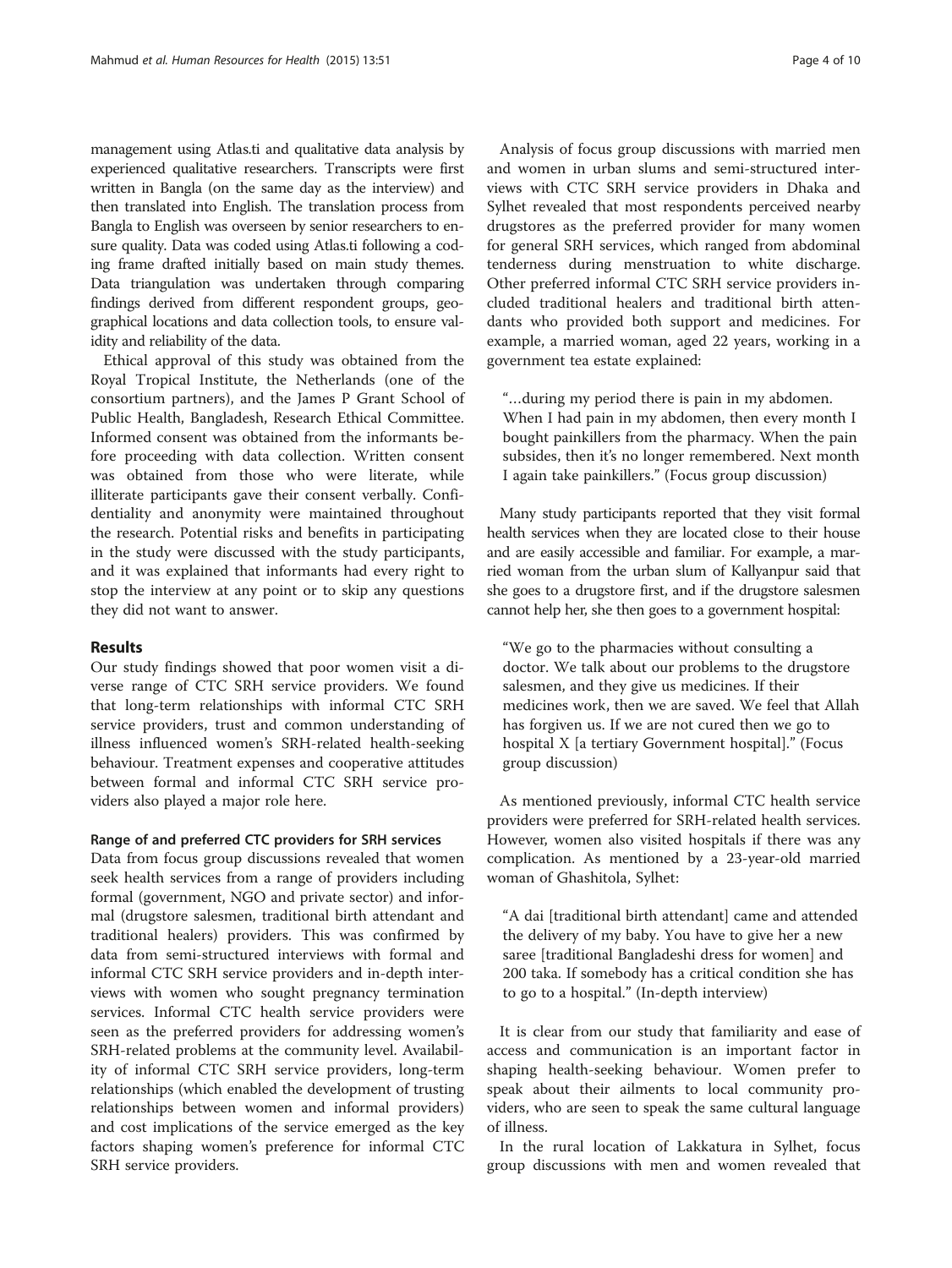some of the participants visited the government clinic inside their village, although lack of sufficient medicine and unavailability of a full-time doctor discouraged further visits. Thus, they preferred to visit available alternative health service providers, like drugstore salesmen and traditional healers, in Lakkatura for their health problems, including for SRH. According to a housewife, aged 31 years, in Sylhet:

"If a woman conceives, we take a Tabij [amulet] to protect the child. Then we would not face any problem. I brought a Tabij from my home, Mymansingh [another district]. My mother brought it for me. I wore it. I did not face any problem. The delivery was fine." (Focus group discussion)

The perception of pregnancy care is shaped by cultural knowledge of what constitutes safe and unsafe behaviour. The use of local healers reinforces the belief that an amulet provides protection for the unborn child against supernatural spirits. This kind of cultural affinity with illness and health is also a key factor as to why local informal providers are preferred and trusted for particular ailments, such as pregnancy and miscarriage. We argue that local understanding of illness shapes and influences women's health-seeking behaviour. Women felt comfortable when service providers spoke the same language and worked within similar cultural framings. Trust and ease of communication and access meant that informal providers, such as drugstore salesmen working in pharmacies, traditional healers and traditional birth attendants, were the most popular health service providers for SRH concerns and were the first point of contact for the community in both urban slums and rural settings.

In focus group discussions at the community level, women reported that they, and many others, visited Marie Stopes<sup>1</sup> and the Reproductive Health Services Training and Education Programme  $(RHSTEP)^2$  for general pregnancyrelated SRH services and for pregnancy termination services. The BRAC<sup>3</sup> delivery centre, which provides services on family planning and mother and child care, was reported as another popular facility for formal CTC health service provision. Although some community members in urban slums mentioned that they visited government hospitals, they were not pleased with the services provided. In the focus group discussions, many of the men and women stated that women preferred not to go to government hospitals as a first choice since the quality of health services was considered to be poor. They mentioned complaints about the number of beds available for clients, long waiting hours, bribery and corruption and the influence of brokers at government hospitals. Brokers act as "middlemen" in some government hospitals. They roam around the hospital territory and request money from clients expecting to get admitted in the hospital or to get a doctor's appointment. Sometimes, they also influence clients to go to private clinics for treatment as they get commission from the clinics. Within the focus group discussion in the urban slum of Keraniganj, participants discussed the role of brokers:

"You cannot get the doctor directly at hospital X [a government hospital] and it needs a broker. They take you to a doctor, and then the doctor will treat you. You do not need to look for them. They are available at the hospital gate." (Married man, aged 58 years, Keraniganj, Dhaka, focus group discussion)

Many community members preferred to seek health care from informal CTC health service providers because of the multiple challenges they faced with formal providers and the easy access and availability of informal CTC health service providers in their locations.

# Influence of expenses on choosing CTC health service providers for SRH needs

Our study findings revealed that expenses for the SRH treatment had an influence on clients' selection of CTC health service providers. As mentioned above, the presence of brokers in government hospitals, in both Dhaka and Sylhet, discouraged women from seeking SRH services from these facilities. The expenses for treatment in government hospitals also reduced community usage of formal government providers. For example, a woman in Dhaka explained:

"The government hospital charges 200/300 taka, but does not give good medicine. However, they take less money from the poor and from the rich people they take more. They do not give good medicine, so that patients [clients] have to visit them repeatedly." (Married woman, aged 15 years, Keraniganj, Dhaka, focus group discussion)

Some informants suggested that government should provide subsidized menstrual regulation services for poor women. They argued that menstrual regulation services are expensive, and poor women struggle to pay high fees for this service. An in-depth interview informant explained:

"…It is better if this service is run by the government. … as we are poor people. We don't have the ability to receive treatment from private clinics paying high fees. If the government take any initiative, taking in mind the issues of these poor people, then it would be good for everyone. Sister, you write this point down (with smiling face)." (Married woman, aged 35 years, Lakkatura, Sylhet)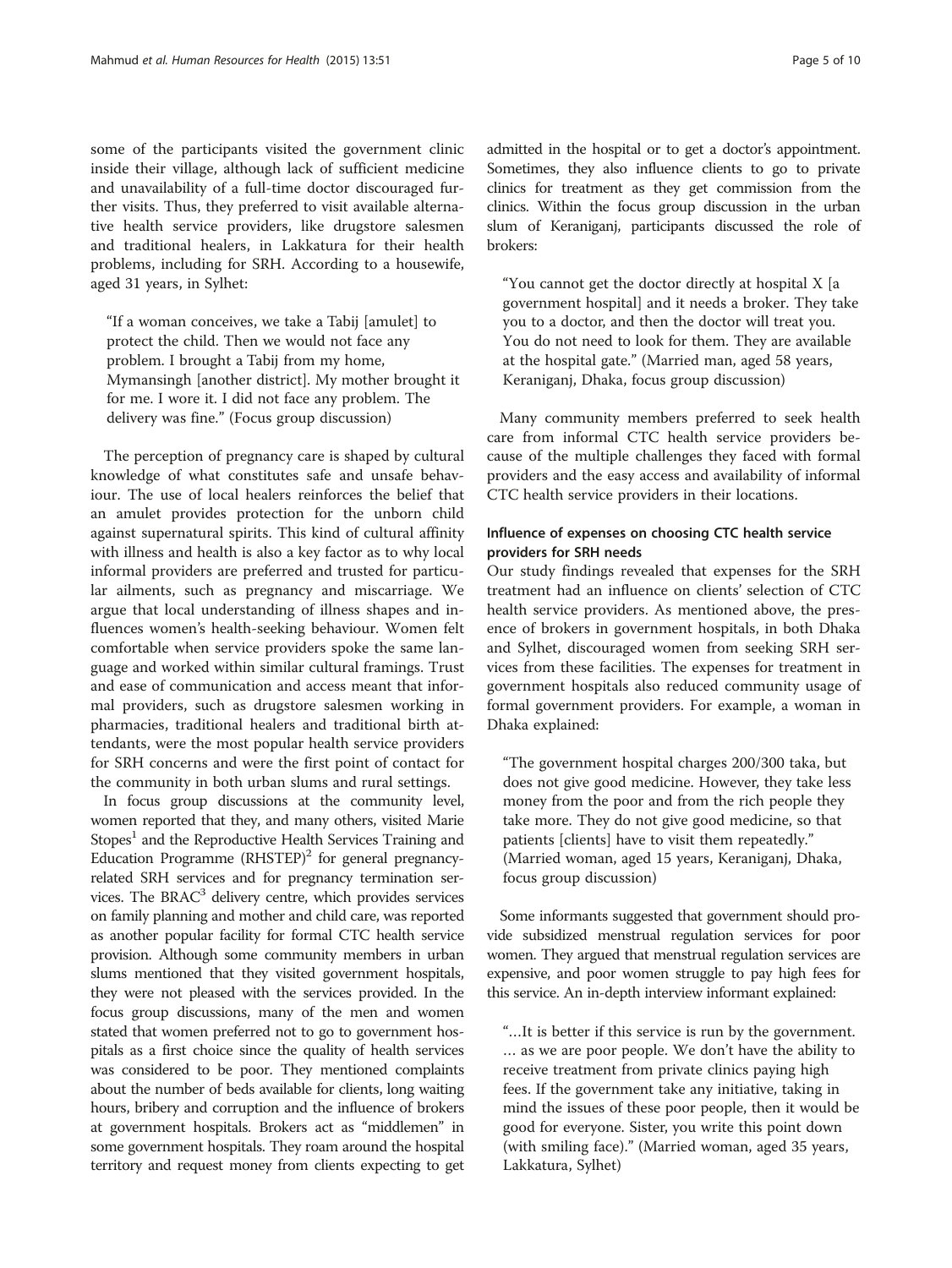Within the study area, treatment expense was a key factor shaping the preference for informal and NGO CTC health service providers over government providers. In five focus group discussions (two in Dhaka and three in Sylhet) and in one in-depth interview, respondents shared that many female community members went to NGOs for their SRH-related health problems since they either provided free services or used discounted rates. However, other participants mentioned that although NGOs were expected to offer less expensive health services, this often was not the case. For example, a married woman in Kallyanpur explained:

"I do not feel good about the health workers of clinic X [an NGO clinic]. Whenever I get the chance to face them… they even charge a huge amount of money." (Married woman, age not mentioned, Kallyanpur, Dhaka, focus group discussion)

The same woman reported that NGOs take money, but the clients do not receive quality services in return:

"They take money but do not give [family planning] injections according to the scheduled dates. They say 'not today, come tomorrow; not tomorrow, come day after tomorrow' and things like this." (Focus group discussion)

In 7 out of 12 focus group discussions, participants mentioned that women first visit drugstore salesmen for SRH problems for low-cost or minimal-cost services. These can include methods for family planning, treatment for pregnancy pain and request for pills for pregnancy termination. Traditional healers were also preferred since they were the cheapest option for clients; in many cases, traditional healers did not charge money. A 39-year-old married woman in Lakkatura in Sylhet explained this as follows:

"Herbal medicine is what we take. We hope that we will get cured using a smaller amount of money. If we spend too much money, we then have to starve to death. Then nobody will take care of us. And then again if we start owing a lot of money, it creates a lot of mental pressure on us." (Focus group discussion)

In another case, a 30-year-old married woman from the urban slum of Ghashitola in Sylhet referred to the case of her neighbour who went to a government hospital in Sylhet for SRH-related treatment but, due to the high expenses, went back to a traditional healer:

"She could not bear the expenses of hospital X [a tertiary government hospital] anymore, so she went back home. She was under a lot of debt. Later, she

visited a kabiraj [traditional healer], and the kabiraj said she was cursed. She had to spend a lot to break the curse." (Focus group discussion)

# Trust and relationship influence client access for CTC SRH service providers

Payment method reflected the clients' relationship with their health service providers. As mentioned in the above section, formal health service providers were always paid in cash. However, informal health service providers sometimes received gifts as a token of gratitude for their services. Informal CTC health service providers welcomed non-monetary payments and payments on credit. Some informal CTC health service providers mentioned that they valued the respect and trust they got from the community people, claiming that it was worth more than money to them. A drugstore salesman from the urban slum in Sylhet explained:

"Patients [clients] send me Panjabi [traditional Bangladeshi dress for men] during Eid as a gift. Some patients [clients] take me to their home to have a cup of tea." (Drugstore salesman, aged 55 years, Ghashitola, Sylhet, semi-structured interview)

Another informal CTC service provider also expressed the same. According to her:

"Few days ago I attended a delivery at Amtala and it was a baby girl. They gave me a saree [traditional Bangladeshi dress for women] and fed me milk with rice. Listen; when you die you cannot take money with you so what's the benefit to take money forcefully?" (Dai, aged 65 years, in practice for 50 years, Kallyanpur, Dhaka, semi-structured interview)

These illustrate that monetary matters are not always important to informal CTC health service providers to provide their services; rather, they emphasized the relationship they have with their clients. This good relationship was expressed through the gifts they received from their clients.

In interviews with CTC health service providers, informants emphasized the importance of community respect and trust in terms of service delivery. It was revealed that having or perceiving community trust motivated CTC providers to perform their duties better and allowed them better access in the community. Informal CTC health service providers developed a range of strategies to gain this trust within communities. According to one of the informal CTC health service providers in Dhaka: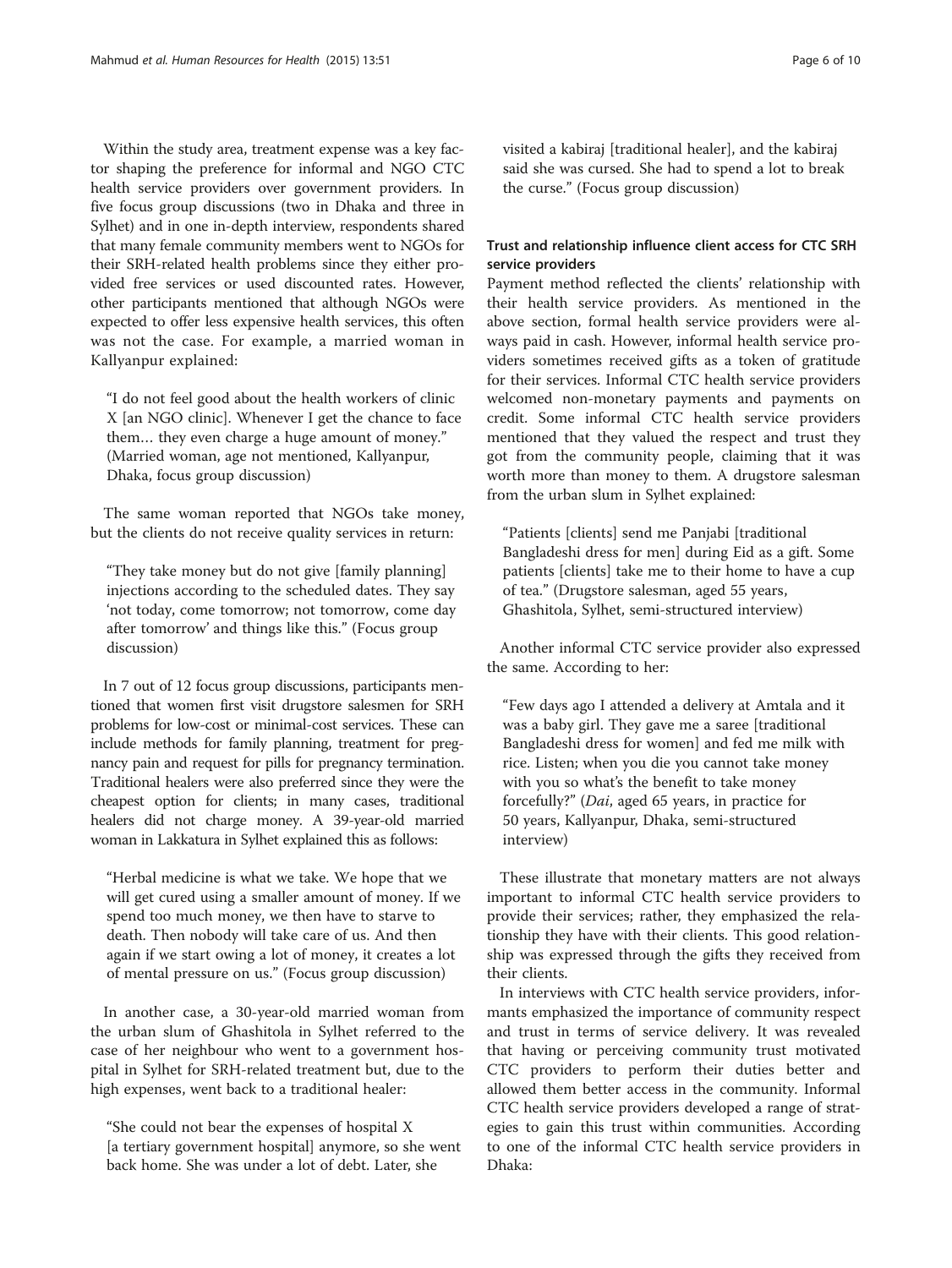"I maintain good relationships with those who come to me. They share with me their mental sufferings. … It is also seen that they have family problems. There are so many things which they can't share with anyone. So they come to me and say all those things." (Drugstore salesmen, aged 29 years, in practice for 18 months, Kallyanpur, Dhaka, semi-structured interview)

An unqualified practitioner of allopathic medicine from the rural site of Sylhet, who was 50 years old and was in practice for 25 years, mentioned:

"the relation is very good. They trust me. They love me. Everyone from the garden comes to me. Everyone of Lakkatoorah comes here. If no one loved me, believed me or respected me, would they come to me? Everyone comes to me because they love me, trust me, and respect me. There's no medicine in the house. Capital is needed for keeping medicine in the house. Capital is needed. There are only things for primary treatment in the house." (Semi-structured interview)

Informal CTC health service providers perceived that they have a trusting set of relationships and reputation in the community, which in turn brings a strong motivation to work and to provide good services. A 50-yearold traditional birth attendant, in practice for 30 years, explained:

"… I go out at 2.00 am too. No one says anything. Even the Mafias [referring to the leaders of local thugs] don't say anything to me. Their children's delivery also happens by my hand. They know that they need me. If I go somewhere late at night, they understand that I have a delivery to attend. That day I went to Kolapara at 2.00am. On the way I met a Mastan [a community thug or influential people sometimes backed by the political parties]. He asked me, 'Aunty, where are you going?' I told him, 'Kolapara, a patient's [client's] house.' He told me, 'You can go, Aunty. There's no problem. If there's any problem, just tell them my name.' Then I said, 'You guys are the Mastans. If you don't do any harm to me, who else would do it?' I talked like this. They respect me. That's why he didn't say anything." (Ghashitola, Sylhet, semi-structured interview)

For the formal CTC health service providers, the scenario for gaining the trust from the community was different. They maintained a good relationship with community leaders and with influential community representatives, including local government and teachers. This strategy helped them to gain access to the community. In this regard, a formal CTC SRH service provider of an urban slum of Sylhet, aged 45 years and in practice for 20 years, explained:

"At first I need to build up a relationship with the patient [client] before trying to bring her [to my clinic]. I cannot convince her even if I tell her a thousand times that BRAC provides good service, if I cannot build up a good relationship with her with good behaviour. I need to build up trust first. So that she believes whatever I tell her. To build up relationship I need to talk about a lot of different topics at first. If she is cooking at the time I go there, I start by asking her things like what she is cooking, how the children are doing, how many children she has etc. And after talking about these things for a while I move to health related topics at the last moment." (Semi-structured interview)

Considering the community context, four respondents (both formal and informal CTC SRH service providers – namely, a family welfare assistant, a traditional healer and a centre manager and a programme officer from Marie Stopes) from the urban slums of Kallyanpur and Keraniganj in Dhaka and Ghashitola in Sylhet explained that having a strong relationship is very important to carry out the services for the community. An experienced traditional healer, aged 50 years, in practice for 12 years, from the urban slum of Ghashitola, Sylhet, stated that his relationship with clients acts as a facilitator to receive more clients from the community:

"I have good relationships with my patients [clients]. They would not come to me if the relationship was not good. … Because of this good relationship one patient [client] brings in another five patients [clients]." (Semi-structured interview)

Community trust and familiarity are developed over a period of time by maintaining a good relationship with clients and through the services offered within a community setting. Gaining trust is particularly important for providing awareness services on SRH-related issues to adolescents and newly married couples. For example, a family welfare assistant mentioned in her interview that it was very difficult for her to promote SRH-related information to newlywed couples who were not open or receptive to sharing or learning about SRH issues.

# Interaction between formal and informal CTC SRH service providers

Our data revealed that there was a multifaceted interaction among the formal and informal CTC SRH service providers. Some formal CTC providers mentioned that a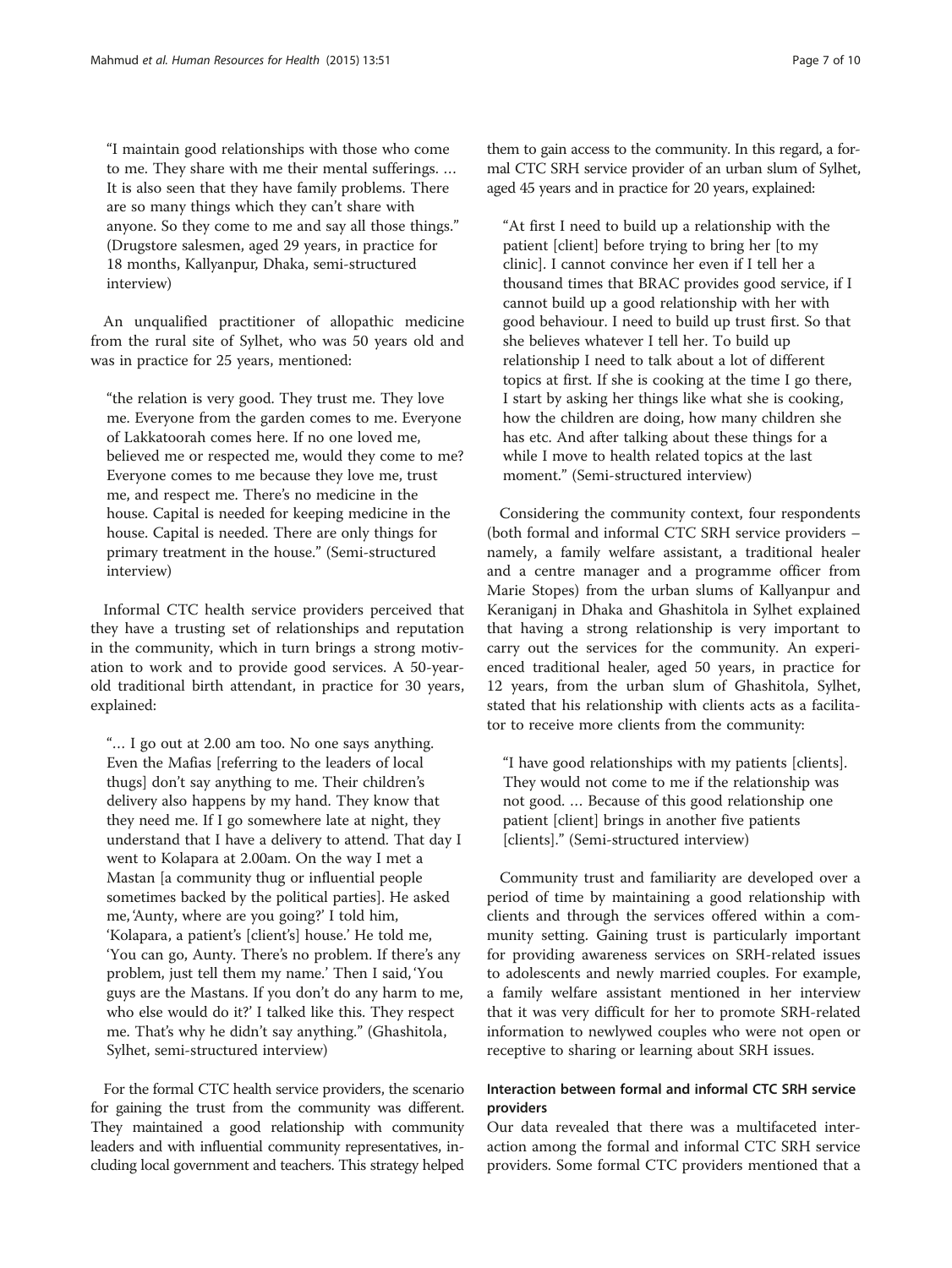good relationship was maintained with informal providers. This relationship, which developed informally, helped them to learn from each other and also to get support from other CTC SRH service providers if needed. Thus, a formal CTC SRH service provider from Ghashitola, Sylhet, said:

"I have a good relationship with them [traditional birth attendants]. I get help and support from them when I am in trouble [in providing health services]." (Aged 25 years and in practice for 2 1/2 years, semistructured interview)

Links between formal and informal health-care service providers also secured health services for their clients and, often, timely care. For example, an informal CTC SRH service provider mentioned that she had a good relationship with formal providers; they supported each other and thus ensured better services to their clients. According to her:

"Sometimes during delivery, if the cervical opening was not even three fingers open; the woman would be given injections. But the doctors used to avoid injections. They were not willing to take risk. … They also discourage me. They say, "Khala [aunty], don't do such risky things [giving injection]. Take the patient [client] to the hospital. Check if the cervical opening is clear, if the baby is in good position." (Traditional birth attendant, aged 65 years, in practice for 50 years, Kallyanpur, Dhaka, semi-structured interview)

In this scenario, it can be seen that both formal and informal CTC health service providers cared for their clients and provided services for women for SRH-related health problems. Cooperative attitudes between formal and informal health service providers can reduce harmful practices when treating women's SRH health problems and ensure better services.

# **Discussion**

Deploying different qualitative methods in our study area confirmed that poor women living in urban slums and rural areas visit a diverse range of CTC health service providers for their SRH-related health problems, with the informal sector being preferred over the formal sector. Women do not choose providers because they are "formal" or "informal"; rather, their preference is influenced by availability and accessibility of services, treatment expenses, easy communication, cultural familiarity, trust and respect, as well as the behaviour of different CTC health service providers.

Within the Dhaka slums, women tend to visit informal providers initially, such as drugstore salesmen, traditional healers or traditional birth attendants, before (if perceived necessary) going to hospitals. Drugstore salesmen,

traditional birth attendants and traditional healers were also very popular among poor women in Sylhet for SRH services because of the similar reasons of ease of access, familiarity and low treatment expenses. A previous study on the reproductive and sexual health-care market in two rural and one urban slum in Bangladesh, in which participants were also married women, found similar trends in terms of choice of providers. It is noteworthy that both of these studies have one common rural study area [\[12\]](#page-9-0).

Most of the participants first visited a drugstore to obtain SRH-related services, confirming findings from Ahmed et al. [\[22\]](#page-9-0), who argue that drugstore salesmen are emerging as one the most popular choices for health services in Bangladesh. Availability and low treatment expenses are key factors that shape female clients' preference for providers in our study context. Our findings also reveal that many participants accessing formal health service providers, especially at government facilities, often needed brokers who act as a link between formal providers and clients and charge clients for their services. Costs associated with formal health services are comparatively higher, and the unavailability of drugs at the facility (which is perceived as offering poor services) is the main reasons for not choosing formal care as a first point of contact. The method of payment to the health service providers shaped relationships between health service providers and clients. Clients need to pay the formal health service (CTC) providers in cash, while for the informal CTC health service providers, remuneration is not always monetary and can also include inkind payments and payments on credit. Our findings are supported by a study conducted in 2008–2009 that found low treatment expenses and flexibility in payment methods (for example, credit and alternate payment methods like food) as factors that, among others, attract poor women to informal providers [[12](#page-9-0)].

In this study, trust between clients and providers was also found to be an important factor for both formal and informal providers, in the context of their relationship with clients. Provider–client relationships and communication are important to meet the non-medical expectations of clients [[23](#page-9-0)]. In all four research sites, most informal providers were able to gain the trust of the community and build positive relationships. In line with Helman [\[23](#page-9-0)], we argue that since informal providers are mostly from the community, they are acknowledged within the local context and that this provides cultural and social familiarity and a "comfort zone" for clients to interact with providers regarding their SRH problems. A study by Rashid et al. [\[12\]](#page-9-0) confirms that ease of access and communication are important factors in shaping health-seeking behaviour. They argue that lack of hierarchy and absence of class differences made women feel at ease in accessing informal CTC providers for their SRHrelated health problems. Another qualitative study [\[24\]](#page-9-0) in Bangladesh has shown that cultural affinity with illness and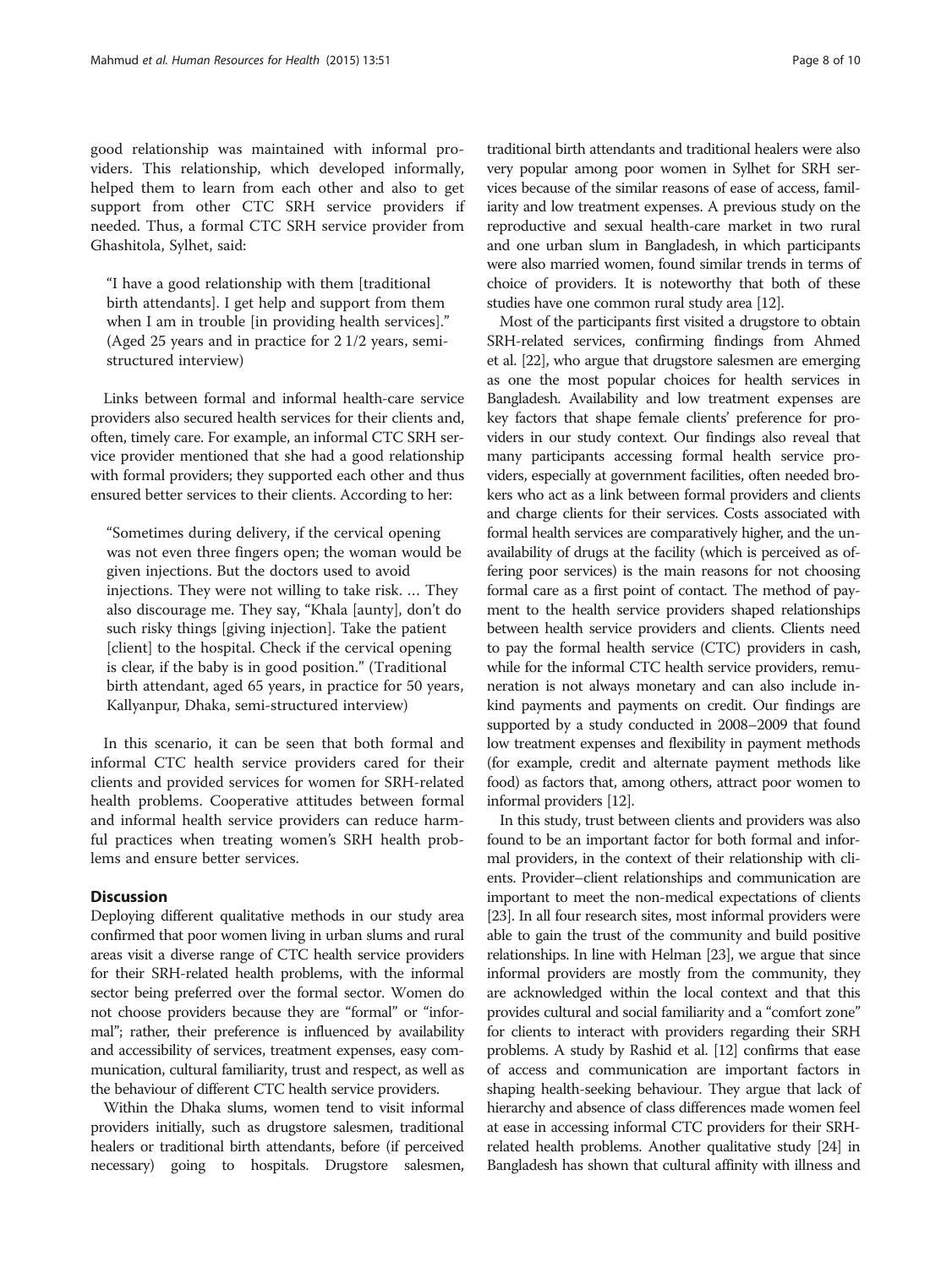health is also a key factor as to why local informal providers are preferred and trusted for particular ailments (such as pregnancy complications and miscarriage). On the other hand, formal health service providers face challenges in getting access to the community and gaining and sustaining trust at the community level. This is because they are not from the community, hence are not considered as their "family". These formal providers have to work hard to build rapport with and gain the trust of the community in order to provide SRH and other necessary services, as most people with SRH problems visit informal providers more frequently [\[22, 25](#page-9-0)]. An anthropological study on childless women in Bangladesh reveals that women prefer informal service providers for their SRH-related health services. This preference is facilitated by sex of the providers, their availability and expenses for the services. Moreover, informal health service providers and women share the same understanding of illness that eases women to express their problem [\[26](#page-9-0)].

Formal CTC SRH service providers try to maintain a good relationship with community leaders and influential community members (elected local government representatives and teachers) as it allows them to gain better access to the community. Non-financial support, respect, social prestige and positive community feedback were particularly welcomed by informal CTC SRH service providers, confirming findings of a study by Alam et al. [\[27\]](#page-9-0) which assessed the factors relating to the retention of female volunteer community health workers in the Dhaka urban slums.

In terms of interaction between formal and informal providers, some informal communication at a professional level was reported by both groups. Most formal providers maintain a liaison with informal providers in order to obtain and retain more clients, whereas most informal providers prefer to work independently. Both groups recognize the benefits of interacting with each other and the positive effect on SRH-related services for clients. A study in a rural area of Peru [[19](#page-9-0)] argues that improved interaction, comprehension and understanding between formal and informal providers positively influences the referral process and supports SRH-related service provision. Improving this communication and the links between different types of formal providers and between formal and informal providers has the potential to facilitate appropriate and timely referral and better meet the poor women's SRH needs

## Limitations of the study

In-depth interview participants were interviewed at the respective clinics after they had received a pregnancy termination follow-up service. They were not recruited from the community or interviewed in the community because during field testing we experienced difficulties in locating women who sought pregnancy termination service there. We also observed that participants were reluctant to discuss pregnancy termination and other SRH issues at home, because of the fear that discussion maybe overheard by other family members or neighbours. This challenge was largely avoided in a clinic setting. The majority of our in-depth interview respondents had visited informal providers to discuss or receive pregnancy termination services before they visited a formal health facility. However, because of our selection strategy, we missed women who received pregnancy termination services only from informal providers and hence their experiences are not included. The issue of trust and relationship between different CTC providers and community was addressed from providers' perspectives only as we missed including the voices of clients here. Further studies should explore service users' voice in this regard.

# Conclusion

Informal CTC providers dominate health services in poor urban and rural communities and are often preferred by women for their SRH needs over formal CTC providers. They are usually the first health-care point of contact, even for those who later on access SRH services from formal providers. However, there is no effective link between formal and informal providers in terms of referral, coordination and communication regarding SRH services. Cooperation and good understanding among formal and informal health service providers could lead to the provision of better SRH services. Training informal CTC health service providers and developing strategies to enable better links and coordination between this culturally embedded and accessible cadre and formal (NGO and government) health sectors have the potential to reduce service cost and make quality SRH (and other) care more available and accessible at the community level.

# **Endnotes**

Marie Stopes is a NGO which provides SRH services especially for the poor and vulnerable (http://www.mar iestopes-bd.org/).

<sup>2</sup>RHSTEP is an NGO providing sexual, reproductive and general health services to women, men, adolescents and children (http://www.rhstep.org/). <sup>3</sup>

<sup>3</sup>BRAC is a development organization dedicated to alleviate poverty by empowering the poor and helping them to bring about positive changes in their lives by creating opportunities for the poor (http://www.brac.net/).

#### Abbreviations

CHW: Community health worker; CTC: Close-to-community; NGO: Non-governmental organization; RHSTEP: Reproductive Health Services Training and Education Programme; SRH: Sexual and reproductive health.